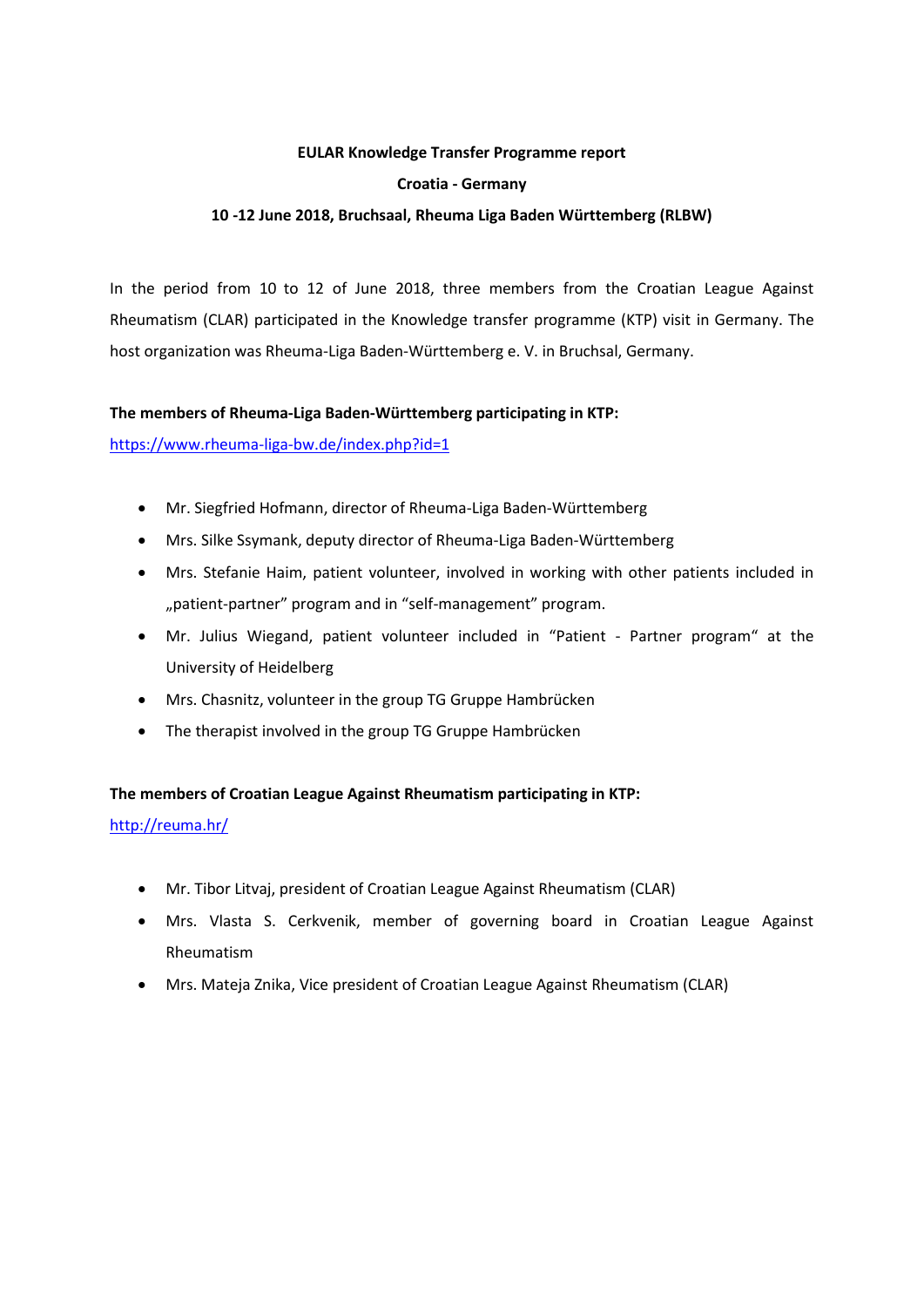#### **TOPICS:**

#### **1) History and development of RLBW**

During our visit, we gathered a lot of information regarding the Rheuma-Liga Baden-Württemberg's beginnings from Mr. Siegfried Hofmann the director of RLBW. Mr Hofmann and Mrs. Silke Ssymank, deputy director of Rheuma-Liga Baden-Württemberg. Mr. Hofmann talked about his personal experiences regarding the RLBW very humble beginnings, and of his involvement in RLBW from the start of the organization. At the very beginning, he was the only employee. At the start he focused his work in RLBW on fundraising, lobbying for Liga's interests at local politicians and establishing the legislative framework.

We learned that since the very beginning RLBW did not accept pharmaceutical companies as partners, but rather focused on funding through numerous health insurance companies that encourage patients to be proactive through physical and other sorts of activities that focus on health improvement.

The RLBW grew from only one employee in 1980's to eleven permanent employees today.

# **2) The support that RLBW has to offer to its members and cooperation between RLBW employees and RLBW volunteers**

RLBW today has 11 full time employees, 3000 volunteers and 70 360 members, plus a large number of part time therapists who provide professional support through "function training" groups. It has 80 branches and each branch has more than one support group that provides support in different areas, such as:

- Function training groups the exercise groups for patients with rheumatic diseases. The function training can take place in any exercise hall (school, kindergarten…) or in the swimming pool and it is under the professional supervision of educated therapists. RLBW has in total 3000 function training groups.
- Psychosocial support groups the groups beside the psychosocial support offer advisory centers for its members. RLBW has 300 groups in total. The groups are under the supervision of either employees/social workers or educated patients volunteers/trainers.
- Patient Partner program Mr. Julius Wiegand, and Mrs. Stefanie Haim, educated patients with rheumatic diseases presented to us "The Patient - Partner program"